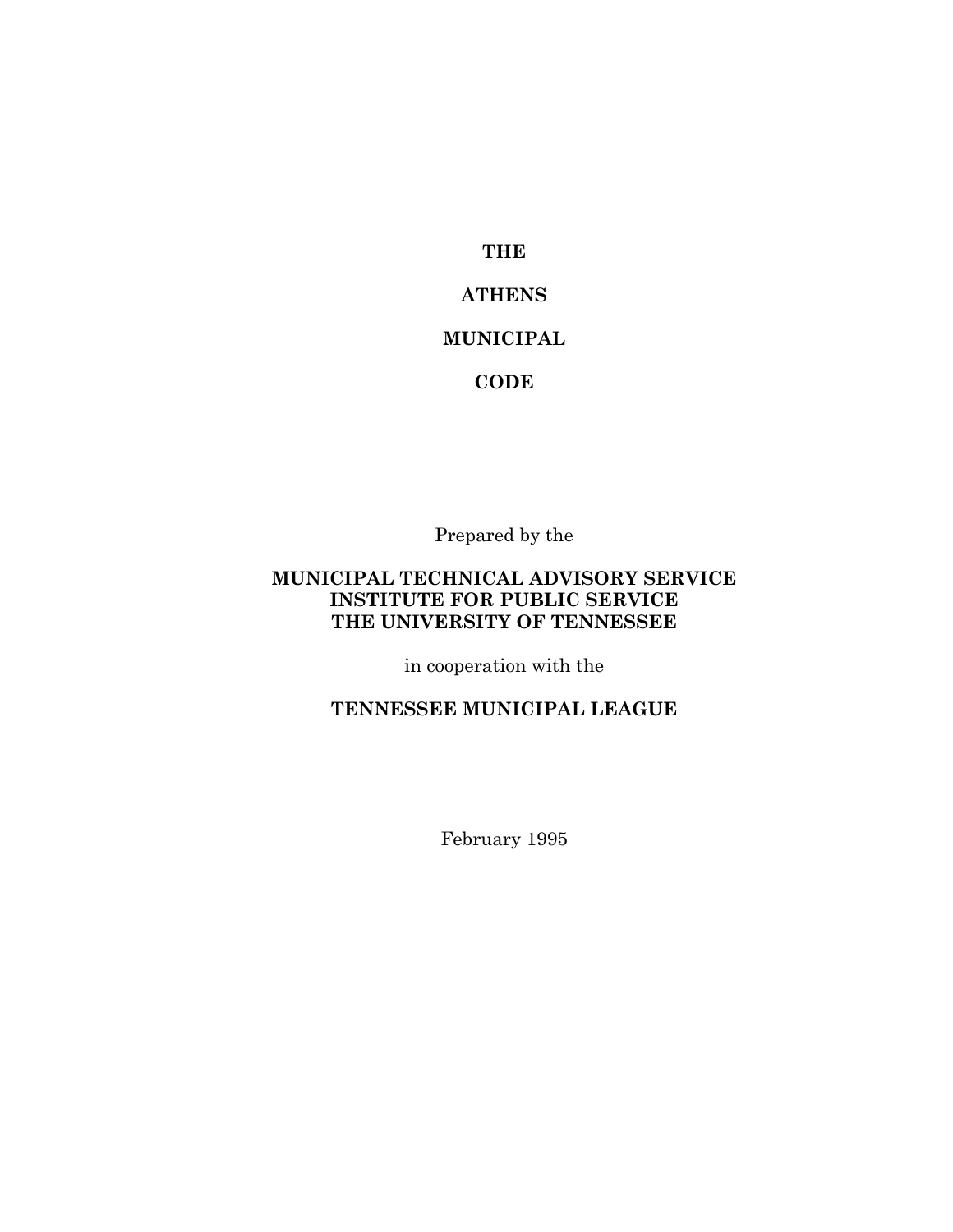Change 14, October 16, 2012

#### **CITY OF ATHENS, TENNESSEE**

### **MAYOR**

Hal Buttram

# **VICE-MAYOR**

Ann S. Davis

# **COUNCIL MEMBERS**

Chuck T. Burris Dick Pelley William Bo Perkinson

## **CITY MANAGER**

Mitchell B. Moore

## **CITY CLERK**

Leslie McKee

### **CITY ATTORNEY**

H. Chris Trew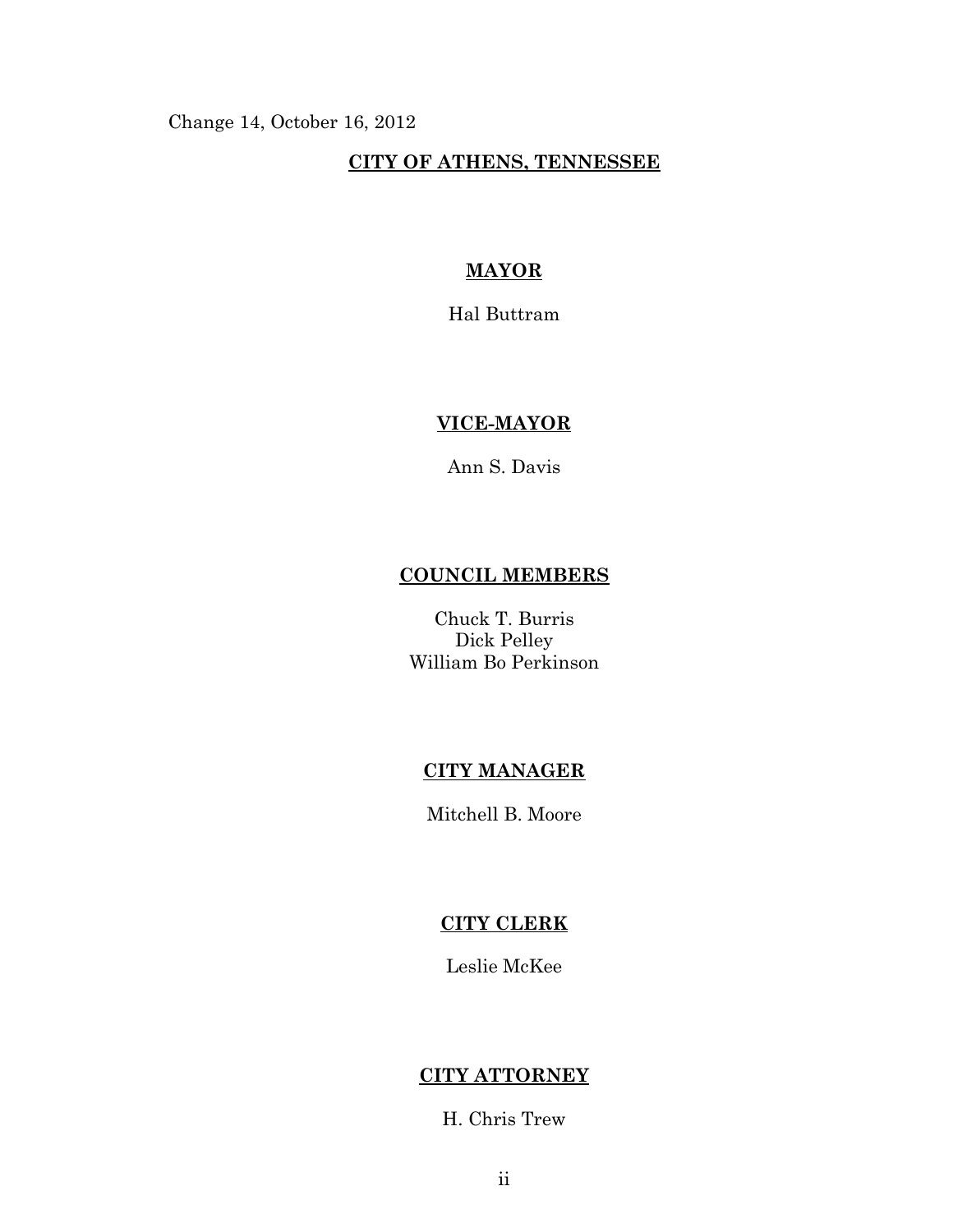#### **Preface**

The Athens Municipal Code contains the codification and revision of the ordinances of the City of Athens, Tennessee. By referring to the historical citation appearing at the end of each section, the user can determine the origin of each particular section. The absence of a historical citation means that the section was added by the codifier. The word "modified" in the historical citation indicates significant modification of the original ordinance.

The code is arranged into titles, chapters, and sections. Related matter is kept together, so far as possible, within the same title. Each section number is complete within itself, containing the title number, the chapter number, and the section of the chapter of which it is a part. Specifically, the first digit, followed by a hyphen, identifies the title number. The second digit identifies the chapter number, and the last two digits identify the section number. For example, title 2, chapter 1, section 6, is designated as section 2-106.

By utilizing the table of contents and the analysis preceding each title and chapter of the code, together with the cross references and explanations included as footnotes, the user should locate all the provisions in the code relating to any question that might arise. However, the user should note that most of the administrative ordinances (e.g. Annual Budget, Zoning Map Amendments, Tax Assessments, etc...) do not appear in the code. Likewise, ordinances that have been passed since the last update of the code do not appear here. Therefore, the user should refer to the city's ordinance book or the city recorder for a comprehensive and up to date review of the city's ordinances.

Following this preface is an outline of the ordinance adoption procedures, if any, prescribed by the city's charter.

The code has been arranged and prepared in loose-leaf form to facilitate keeping it up to date. MTAS will provide updating service under the following conditions:

(1) That all ordinances relating to subjects treated in the code or which should be added to the code are adopted as amending, adding, or deleting specific chapters or sections of the code (see section 8 of the adopting ordinance).

(2) That one copy of every ordinance adopted by the city is kept in a separate ordinance book and forwarded to MTAS annually.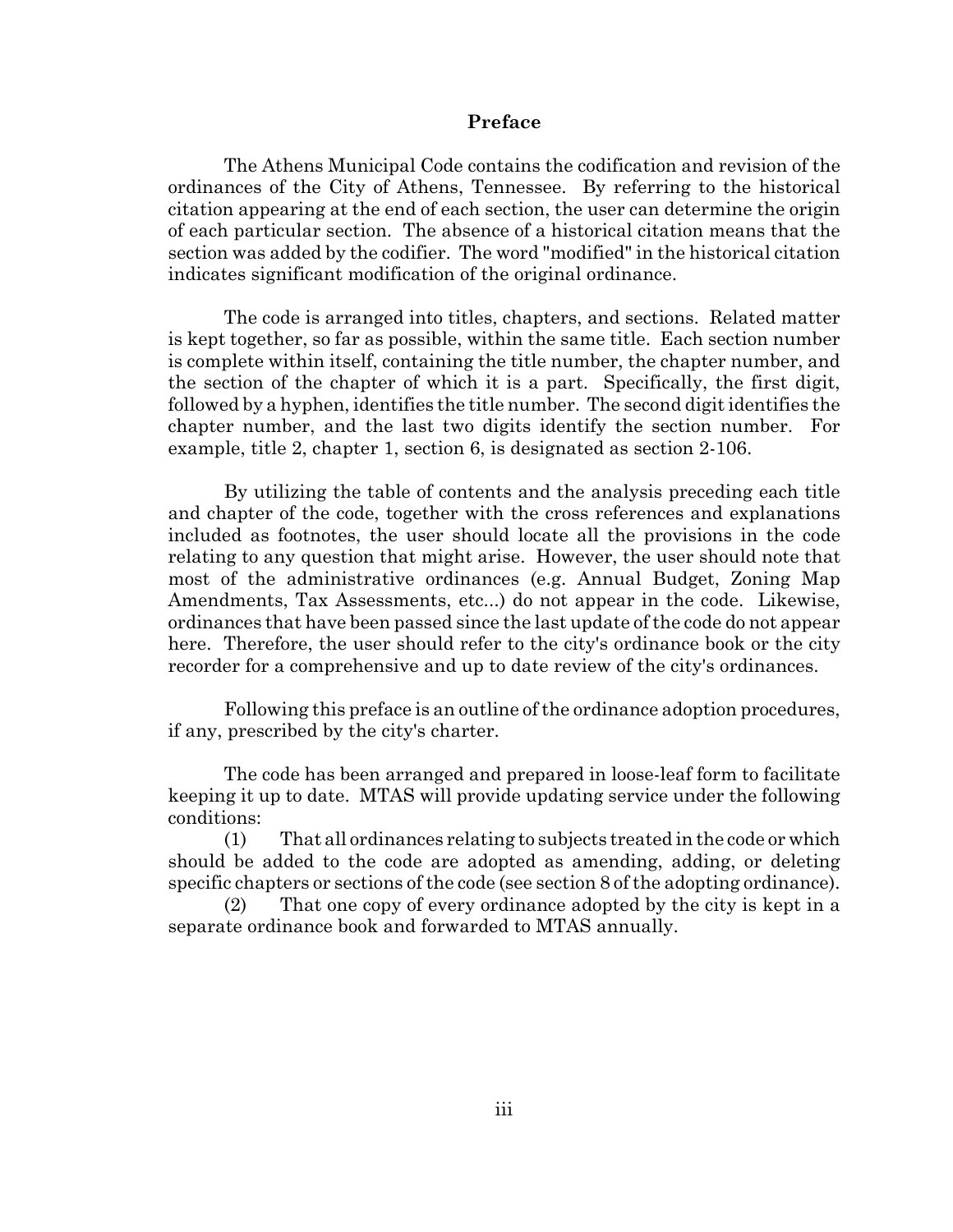(3) That the city agrees to reimburse MTAS for the actual costs of reproducing replacement pages for the code (no charge is made for the consultant's work, and reproduction costs are usually nominal).

When the foregoing conditions are met MTAS will reproduce replacement pages for the code to reflect the amendments and additions made by such ordinances. This service will be performed at least annually and more often if justified by the volume of amendments. Replacement pages will be supplied with detailed instructions for utilizing them so as again to make the code complete and up to date.

The able assistance of Sandy Selvage, the MTAS Sr. Word Processing Specialist who did all the typing on this project, and Tracy Gardner, Administrative Services Assistant is gratefully acknowledged.

> Steve Lobertini Legal Consultant